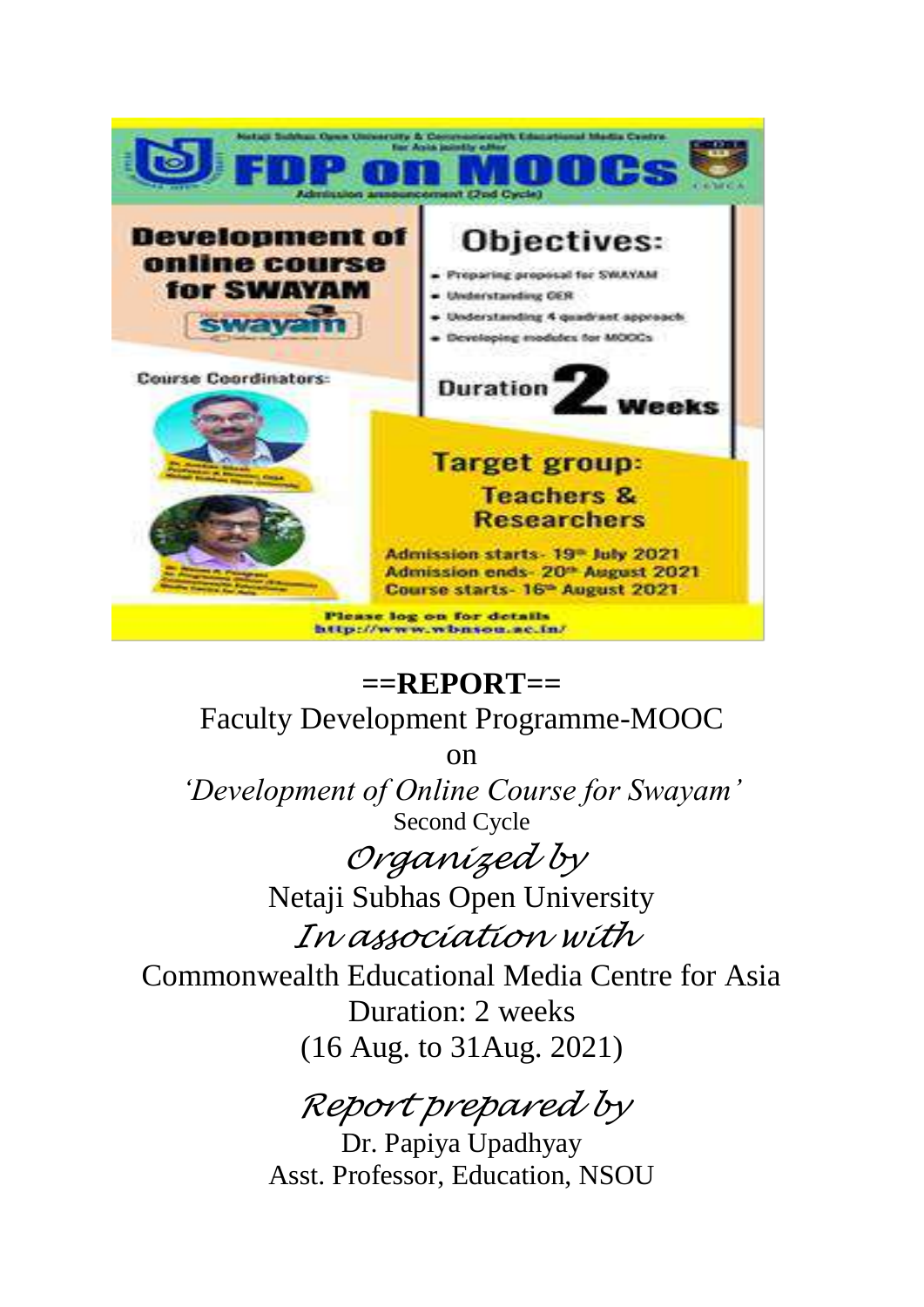#### **Introduction/Context:**

As we grapple to these unforeseen circumstances due to pandemic, which affected all sectors including education, we are trying to adopt the Emergency Remote Teaching (ERT) strategies in some places. The teachers and learners are facing several challenges due to sudden shifting of teaching learning processes into online mode. Several impediments are posing to successfully implement the online strategies in the educational institutions. Blended mode is going to be popular and effective mode of teaching and learning. In this present context, digital platforms like SWAYAM play an important role to cater education among the learners who are in a remote place maintaining three cardinal principles of educational policy – access, equity, and quality. However, University Grant Commission, Govt. of India is also encouraging the faculty members to submit their expression of Interest for developing Under Graduate and Post Graduate courses for SWAYAM platform. In the purpose of training and capacity building to develop online courses by the faculties of different higher educational institutions, Netaji Subhas Open University (NSOU) and Commonwealth Educational Media Centre for Asia (CEMCA) jointly launched a Faculty Development Programme on MOOC on 18th May 2021. After the successful completion of its first cycle with a whooping participation, there was a demand noticed and a need felt among the aspirants for enrolling in this NSOU-CEMCA FDP MOOC on 'Development of Online Course for Swayam'. As a drive to nurture this essentiality, the registration for the second cycle of the MOOC was made open on from 19<sup>th</sup> July-2021 -20<sup>th</sup> August 2021.

# **Objectives:**

This FDP MOOC is for Teachers of Higher Education and researchers with the aim that they will learn the SWAYAM framework for designing Online Courses for SWAYAM with the following objectives:

- $\leftarrow$  Preparing proposals for Swayam
- **↓** Understanding OER
- $\downarrow$  Understanding 4 quadrant approach
- $\overline{\phantom{a}}$  Developing modules for MOOCs

# *Course Coordinators:*

Prof. Anirban Ghosh, NSOU Dr. Manas Ranjan Panigrahi, CEMCA

# **Course Instructors and Facilitators**

Anirban Ghosh, NSOU Dr. Manas Ranjan Panigrahi, CEMCA, Dr. G. Mythili, IGNOU Dr. Jeetendra Pande, UOU Dr. Papiya Upadhyay, NSOU

# **Participants:**

Around 178 pursued the Course out of 395 registered across the nation. Not only faculties from various Higher Educational Institutions (HEIs), but also teachers from different schools and Research Scholars from different HEIs participated in this programme.

# **Course Modalities:**

The course was designed, developed, and delivered following four quadrant approach adopted in SWAYAM on Netaji Subhas Open University Learning Management System (LMS). Total five topics were distributed in the programme of two weeks followed by final assessment. Each topic contained video-tutorials with transcriptions, e-contents, and quizzes.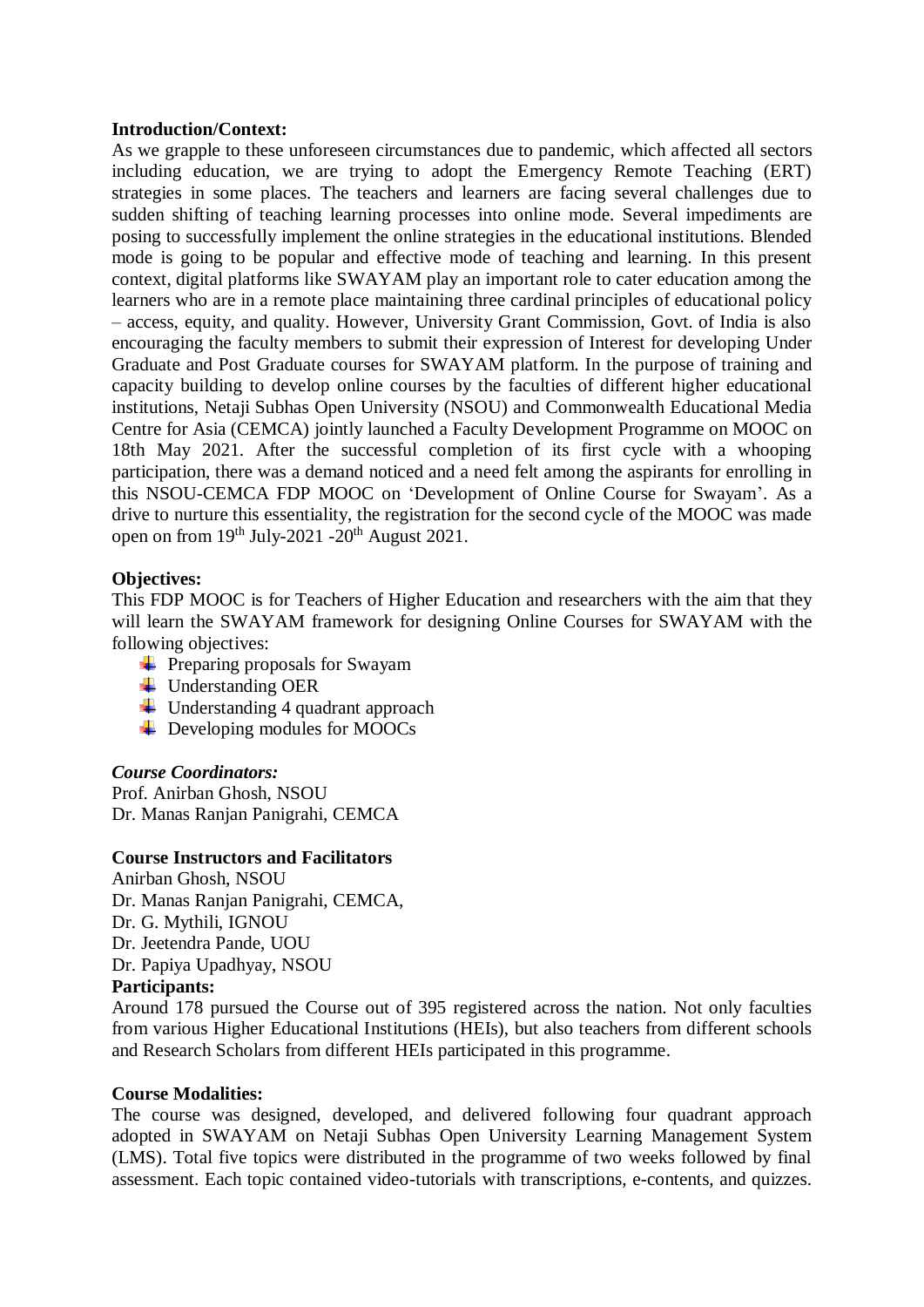Several additional web resources provided for the learners for enrichment. Technical and academic support has been provided through 24×7 phone call and addressed through two different emails. The participants had to post at least five relevant posts on the discussion forum as a requisite to complete the course.

# **Course Offering Proceedings:**

The two-week course  $(16<sup>th</sup>$  August-  $31<sup>st</sup>$  August 2021) was coordinated by Dr. Manas R. Panigrahi, CEMCA and Professor Anirban Ghosh, NSOU. The study hours required for this course was four hours per week. The participants interacted through Discussion Forum on various relevant topics on asynchronous mode. One introductory live session on the day of the commencement of the course, i.e., on  $16<sup>th</sup>$  August 2021 at 7 PM was hosted to welcome the participants on the virtual platform and give an overview of the Course and its navigation details. Two live sessions were also organized in the week-end evening to interact with the participants. All the course developers participated in the live interaction to clarify their doubts.

# **Access to the contents:**

The participants were provided with login ID and password to access the LMS and navigate through the course materials arranged in Week-wise in modules. Each topic of the Module under each week contained video-tutorials with transcriptions, e-contents, and quizzes. Several additional web resources were also provided for the further enrichment and quest of knowledge.



# **Live Sessions:**

One Introductory Live session,  $16<sup>th</sup>$  Aug 2021.

Two Live sessions on the two-weekend evening on: 22<sup>nd</sup> and 29<sup>th</sup> August 2021

During these sessions, all doubts and queries were redressed through asynchronous mode on Zoom.

# **Discussion Forum:**

There was an overwhelming interaction in the discussion forum throughout the two weeks. The interaction comprised of questions, doubts, queries, etc. In reciprocation to these, Instructors and facilitators replied all the queries and relevant topics raised in discussion forum in asynchronous mode. Dr. Manas Ranjan Panigrahi, CEMCA, Dr. Jeetendra Pande, UoU, Prof. Anirban Ghosh, NSOU, Prof. G.Mythili, IGNOU and Dr. Papiya Upadhyay, NSOU disbursed their roles as mentors throughout the programme by guiding and answering all queries/questions and clarifying the doubts posted in discussion forum on a daily basis throughout the duration of the course.